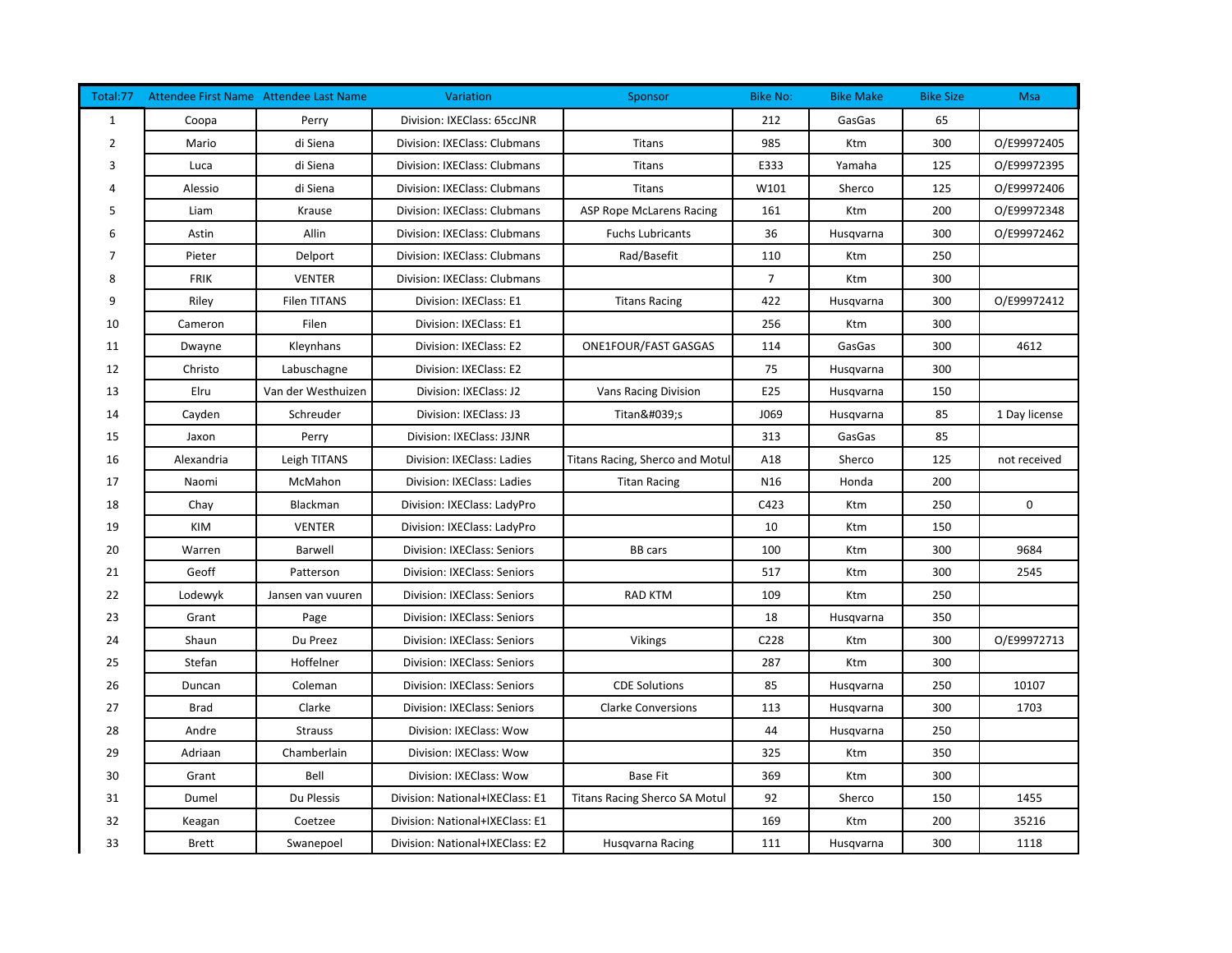| 34 | Jordan         | King            | Division: National+IXEClass: E2      |                                   | 424             | Sherco    | 300 | 15937       |
|----|----------------|-----------------|--------------------------------------|-----------------------------------|-----------------|-----------|-----|-------------|
| 35 | Jordan (J-Dog) | Cowley          | Division: National+IXEClass: E2      |                                   | 444             | Ktm       | 300 | 2015        |
| 36 | Aldo           | Louw            | Division: National+IXEClass: E2      | SHERCO/Motul SA                   | 622             | Sherco    | 300 | 11712       |
| 37 | travis         | teasdale        | Division: National+IXEClass: E2      | <b>ASP Mclaren Racing</b>         | 69              | GasGas    | 300 | 2909        |
| 38 | Robert         | Garvie          | Division: National+IXEClass: E2      | 420 Race Team                     | E <sub>5</sub>  | Husqvarna | 300 |             |
| 39 | Jack           | van Essen       | Division: National+IXEClass: E2      |                                   | 124             | Ktm       | 300 | 8727        |
| 40 | Adam           | Bac             | Division: National+IXEClass: E2      | bLU cRU Yamaha                    | 198             | Yamaha    | 250 | 5339        |
| 41 | Warick         | Neave           | Division: National+IXEClass: E2      | <b>Midlands Auto Sales</b>        | 60              | Ktm       | 300 | 1711        |
| 42 | Kevin          | de Kock         | Division: National+IXEClass: E2      | Droomers Yamaha                   | 299             | Yamaha    | 250 | 11265       |
| 43 | Luke           | Walker          | Division: National+IXEClass: J1      | Iotorex Alfie Cox KTM Racing Tea  | 312             | Ktm       | 125 | 2688        |
| 44 | Matt           | Stevens         | Division: National+IXEClass: J1      | <b>Brother Leadertread KTM</b>    | 43              | Ktm       | 125 | M0043266    |
| 45 | Thomas         | <b>Scales</b>   | Division: National+IXEClass: J1      | Ride KTM Durban                   | 414             | Ktm       | 125 | 17830       |
| 46 | Daniel         | Peckham         | Division: National+IXEClass: J1      | ui moly, Trademore feeds, Bike sl | 247             | Sherco    | 125 | 17092       |
| 47 | Kevin          | Leigh TITANS    | Division: National+IXEClass: J1      | itans Racing, Sherco SA and Mot   | 66              | Sherco    | 125 | 7893        |
| 48 | Tyrone         | Pelser          | Division: National+IXEClass: J2      | <b>Titans Racing</b>              | 39              | Ktm       | 150 | 21677       |
| 49 | Clayton        | Codd            | Division: National+IXEClass: J2      | 420 Racing                        | 443             | Husqvarna | 150 | 14960       |
| 50 | James          | Moore           | Division: National+IXEClass: J2      |                                   | 225             | Ktm       | 150 | 12332       |
| 51 | Callan Merrick | <b>Broskie</b>  | Division: National+IXEClass: J2      | Dragon Energy                     | 777             | Husqvarna | 150 | 1702        |
| 52 | Joe            | Bower           | Division: National+IXEClass: J2      | <b>Titans Racing</b>              | JO <sub>3</sub> | Ktm       | 150 | 33985       |
| 53 | Kieran         | Brown           | Division: National+IXEClass: J2      | Bike Kings/ 420 Racing            | 423             | Husqvarna | 250 |             |
| 54 | <b>BRANDEN</b> | SWANEPOEL       | Division: National+IXEClass: J2      | <b>TRADEMORE GROUP</b>            | 743             | Sherco    | 250 | 4200        |
| 55 | Lenny          | Bagwitz         | Division: National+IXEClass: J2      | <b>Titans</b>                     | 216             | Ktm       | 200 | 4.10126E+11 |
| 56 | David          | Clark           | Division: National+IXEClass: J3      | <b>Titans Racing</b>              | J387            | GasGas    | 85  | 15236       |
| 57 | Gerhard        | Vosloo          | Division: National+IXEClass: J3      | Fast KTM                          | C774            | Ktm       | 85  | 12172       |
| 58 | Damon          | Garrell         | Division: National+IXEClass: J3      | MotulSA; Raceworx; Shocklogic     | J371            | Ktm       | 85  | 3722        |
| 59 | Andrew         | de Kock         | Division: National+IXEClass: J3      | Droomers Yamaha                   | J336            | Yamaha    | 85  | 11266       |
| 60 | Brandon        | Clarke          | Division: National+IXEClass: J3      | <b>Spherical Logistics</b>        | J409            | Husqvarna | 85  | 4912        |
| 61 | <b>GIDEON</b>  | <b>MALHERBE</b> | Division: National+IXEClass: Masters | Sherco CPR                        | 817             | Sherco    | 125 | 4132        |
| 62 | Timothy        | McMahon         | Division: National+IXEClass: Seniors | <b>Titan Racing</b>               | 231             | Ktm       | 250 | 34968       |
| 63 | Mark           | Galliers        | Division: National+IXEClass: Seniors |                                   | 446             | Ktm       | 300 | 10675       |
| 64 | Ronald         | Venter          | Division: National+IXEClass: Seniors | <b>Expert Mining Solutions</b>    | 199             | Ktm       | 300 | 1053        |
| 65 | Fletcher       | <b>Broad</b>    | Division: National+IXEClass: Seniors |                                   | 139             | Ktm       | 300 |             |
| 66 | Dwain          | Barnard         | Division: National+IXEClass: Seniors | <b>D&amp;D Group of Companys</b>  | 945             | Ktm       | 300 | 12797       |
| 67 | Graham         | Hedgcock        | Division: National+IXEClass: Seniors |                                   | 56              | GasGas    | 300 | 1837        |